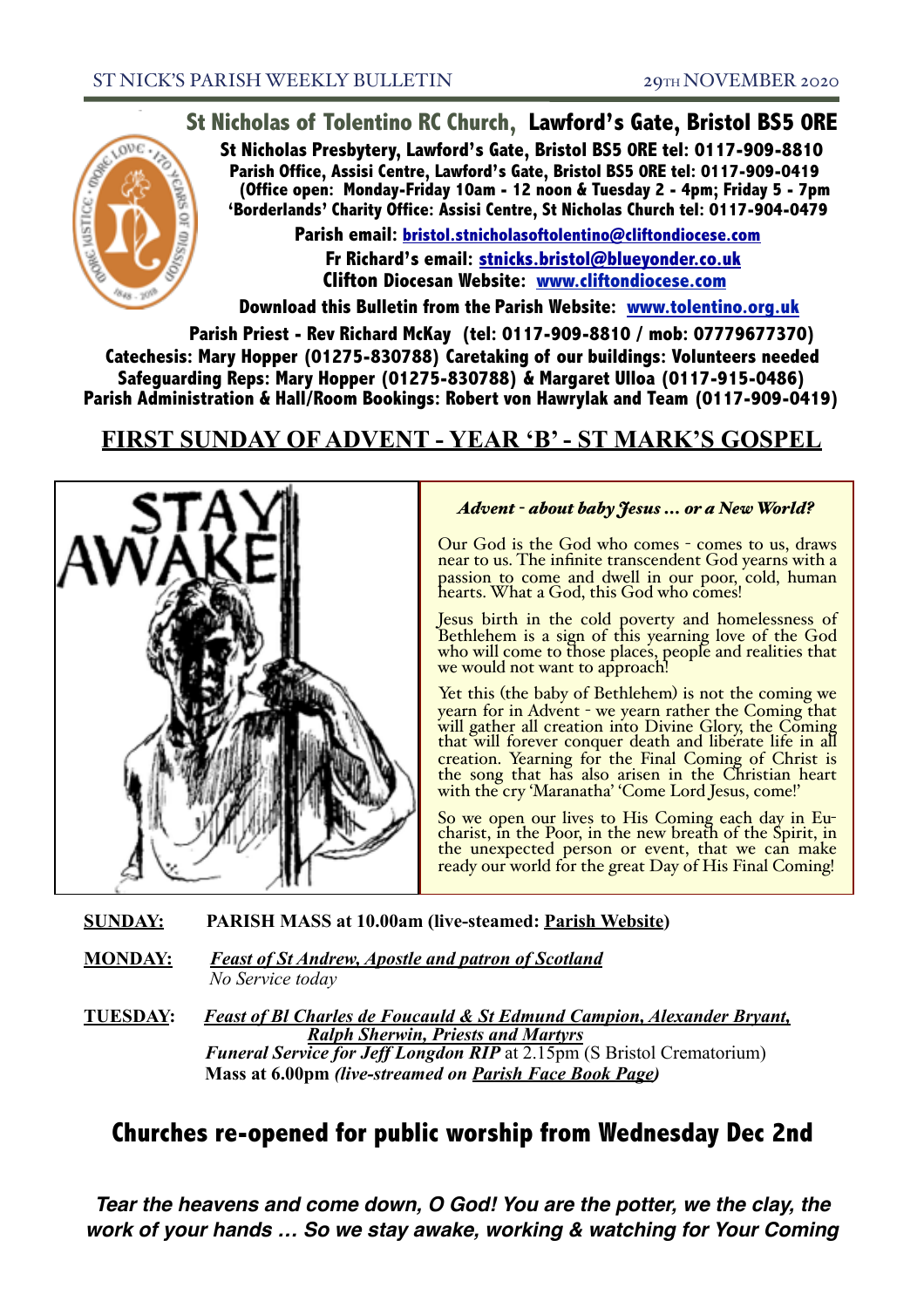**WEDNESDAY:** *Feast of the Women Martyrs of El Salvador, Jean Donovan, Sr Ita Ford, Elba Ramos and their companions*

> *Prayer & Reflection at 10.30am (live-streamed on Parish Face Book Page) Adoration* at 5.15-5.45pm **Mass at 6.00pm (live-steamed: Parish Website)**

- **THURSDAY:** *Feast of St Francis Xavier, Jesuit Missionary priest (1506-1552) Prayer & Reflection at 10.30am (live-streamed on Parish Face Book Page) Adoration* at 5.30pm **Mass at 6.00pm**
- **FRIDAY:** *Feast of St John Damascene, priest & Theologian (8th C) & St Osmund, Bishop Adoration* at 5.30pm **Mass at 6.00pm**
- **SATURDAY:** *Adoration at 8.15am* **Mass at 9.00am** *(Note change of time)* **Services of First Reconciliation: 10.30am / 12 noon / 2.00pm** *Adoration & Evening Prayer at 6.00pm (live-streamed on Parish Face Book Page)*

#### *<u>Sacrament of Reconciliation:</u>* by appointment only

*TODAY* [1] We begin **a new Liturgical Year with the First Sunday of Advent**. We celebrate the 'God Who comes' - God comes in every atom of creation, in every moment of history, in every sacramental encounter, in every moment of prayer, in every person, in every cry of anguish and suffering of the poor. And every coming of our God prepares us for that great and final coming when all creation will be gloriously alive with divine love and gathered into the Body of Christ. Let us 'be awake' to welcome every Coming of Christ today so as to ready our world for that transfiguring Final Coming!

[2] We have the **Children's Advent Calendars** we give to the Children's Liturgy Group. Unfortunately we cannot distribute them until the Second Sunday of Advent when we hope we can come together again for Mass. Meanwhile I will place a pdf copy of the Calendar on the parish website. We also have some adult **Advent Prayer booklets** to help make Advent a special time of prayer and reflection in the midst of everything else happening this particular Advent. They will be available both from the Parish office and the porch of the Church in due time. Cost £1.00

[3] Although we are not able to have Children's Liturgy yet, we want to **encourage our children to collect for CAFOD World Gifts** as they have in previous years - with help form families of course! More information from Mary Hopper or Mike Burke.

*NEXT SUNDAY* [1] On the **Second Sunday of Advent** we celebrate God's call to the Church, to each of us, to be contemporary 'John the Baptists' - prophets preparing the Way of the Lord as He comes to enter every human heart, every human institution, every society and culture. Everywhere God's People are to bring 'consolation' (Isaiah reading), to bring 'Liberation' - human freedom is a sign of God's presence and the action of grace - the Divine Love! We are called to enlarge human freedom and work for Justice in the name of Christ's Gospel. [2] **WE CAN RETURN TO ATTENDANCE AT MASS, AND THE CHURCH CAN SAFELY WELCOME 125 PEOPLE - SO PLEASE DO COME!** *IF THERE IS A DE-MAND FOR MORE CAPACITY* **THEN I AM HAPPY TO CELEBRATE A SECOND MASS AT A TIME TO BE AGREED.**

#### *COVID REGULATIONS FOR RE-OPENING CHURCHES FOR PUBLIC WORSHIP*

Because Bristol is in Tier 3 we can still come to Mass but we must observe extra restrictions: People are to attend Mass in groups of more than 6 nor with people from outside of their household or support bubble. Those attending mass must not socialise/interact with people from outside of their household or support bubble while **inside the church building**.<br>Those attending can only socialise/interact with people from within their household or sup-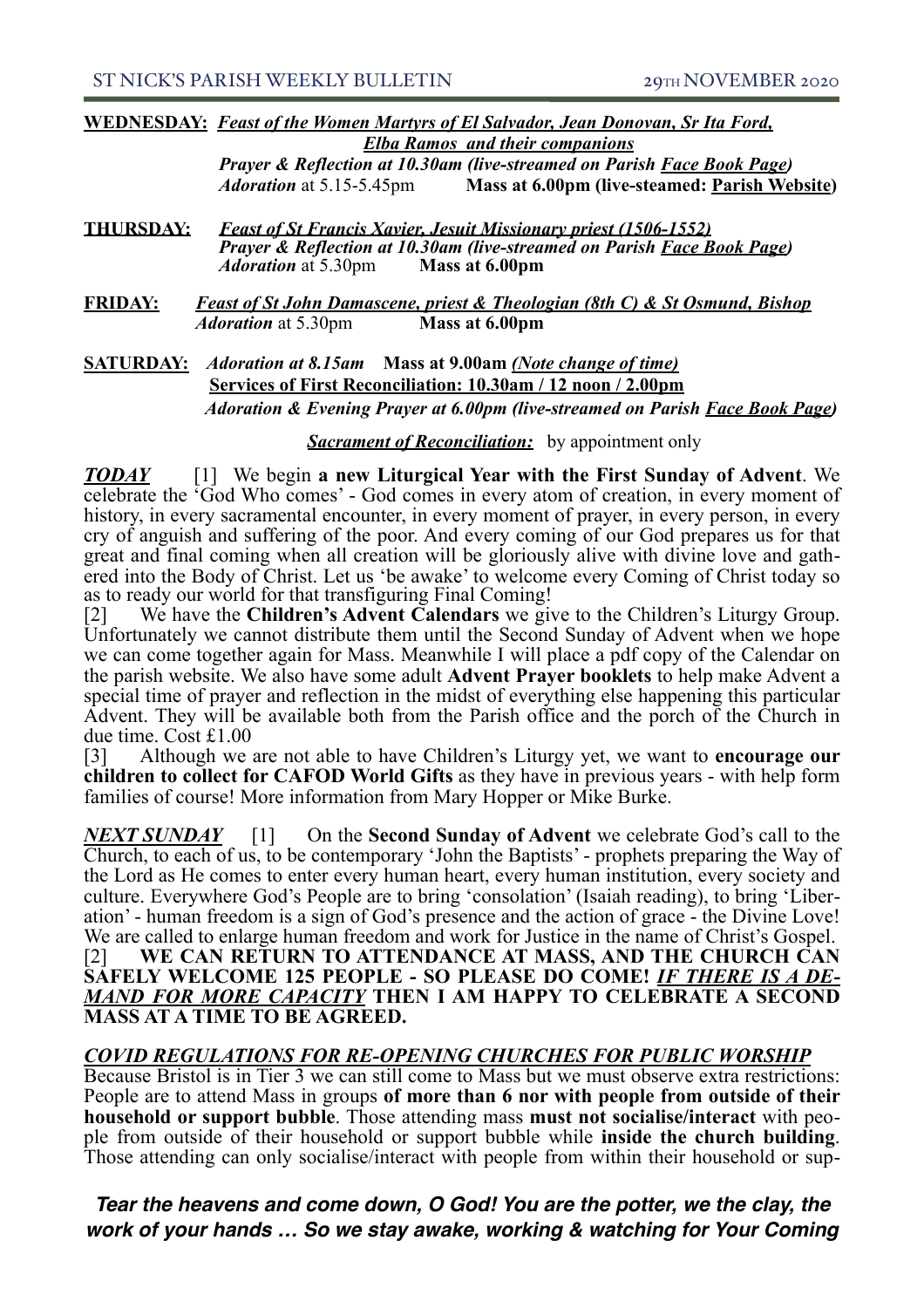port bubble while outside the church building in groups of up to 6. **(Diocesan guidance on the Government regulations 27/11/2020)**

**DIOCESAN PRAYER** The Diocese prays for all Hospital Chaplaincies in our diocese: their chaplaincy teams and those communities of the sick, their families and the health care workers who serve them. Healing is at the heart of the Mission of the Church - and our health care workers and carers are, knowingly or not, part of God's healing work, part of the Church's Healing Mission. We pray for them especially during this time of Covid pandemic. **Can I remind everyone that when a Catholic goes into hospital, the patient or their family MUST request a visit from the Catholic Chaplain - data protection and confidentiality rules in hospitals prohibit the passing on of information to chaplaincies otherwise.** 

*PRAY FOR THIS WEEK'S PARISH MINISTRY OR MISSION* This week, pray God's Blessing and Guidance in the Holy Spirit for our **Zimbabwean community - the Catholic Zimbabwean association and the national chaplains who serve them:** this community celebrate Mass monthly (in normal times) here at St Nicks. We pray also the people of Zimbabwe who continue to suffer the denial of democracy and injustice, poverty and governmental oppression and violence. May their suffering soon end and a new beginning come!

#### l *WORD OF GOD FOR FIRST WEEK OF ADVENT*

| Sunday          | Isaiah 63: 16-17, 64: 1, 3-8 / Psalm 79 / 1 Corinthians 1: 3-9 / Mark 13: 33-37 |
|-----------------|---------------------------------------------------------------------------------|
| Monday          | Romans 10: 9-18 / Psalm 18 / Matthew 4: 18-22                                   |
| <b>Tuesday</b>  | Isaiah 11: 1-10 / Psalm 71 / Luke 10: 21-24                                     |
| Wednesday       | Isaiah 25: 6-10 / Psalm 22 / Matthew 15: 29-37                                  |
| <b>Thursday</b> | Isaiah 26: 1-6 / Psalm 117 / Matthew 7: 21, 24-27                               |
| Friday          | Isaiah 29: 17-24 / Psalm 26 / Matthew 9: 27-31                                  |
| Saturday        | Isaiah 30: 19-21, 23-26 / Psalm 146 / Matthew 9: 35-10: 1, 6-8                  |

*COLLECTIONS LAST WEEK*<br>Env £50.00 + Loose £150.00 + PayPal £195.80 + S/O's £111.05 = TOTAL: £506.85 thanks! *I wish also to thank all who give great and small amounts to the work and mission of the parish. Every gift and every giver is equally valued and these gifts are used to serve the growth of the Kingdom of God. Thank you!* 

**Our Caritas Fund is supporting so many people as those unemployed are increasing at this time.**

### *DATES FOR THE DIARY*

| 29th Nov    | First Sunday of Advent - New Liturgical Year (Year B - St Mark)                 |
|-------------|---------------------------------------------------------------------------------|
| 1st Dec     | Parish Finance Committee meet at 7.00pm (on Zoom)                               |
| 2nd Dec     | <b>Mass for the Women Martyrs of El Salvador at 6.00pom (n Parish Website)</b>  |
| 3rd Dec     | Meeting of First Reconciliation children and parents at 4.00pm                  |
| 3rd Dec     | Meeting of Parish Council Executive Group at 7.00pm                             |
| 5th Dec     | First Reconciliation Services - 10.30am / 12noon / 2.00pm                       |
| 8th Dec     | <b>Feast of the Immaculate Conception</b> 6pm Mass (streamed on Parish Website) |
| 9th Dec     | Vision Meeting of Parish Pastoral Council at 7.00pm (on Zoom)                   |
| 10th Dec    | Diocesan Safeguarding Commission meets                                          |
| 13th Dec    | 2020 First Eucharist Sunday <i>[Now confirmed as date for First Eucharist]</i>  |
| 25th Dec    | FEAST OF THE BIRTH OF OUR LORD JESUS CHRIST                                     |
| <b>2021</b> |                                                                                 |
| 1st Jan     | <b>Feast of Mary the Mother of God - New Year's Day - Mass at 10am</b>          |
| 10th Jan    | <b>Feast of the Baptism of the Lord - Baptismal Sunday</b>                      |
| 21st Jan    | Parish Pastoral Council meets at 7.00pm                                         |
|             |                                                                                 |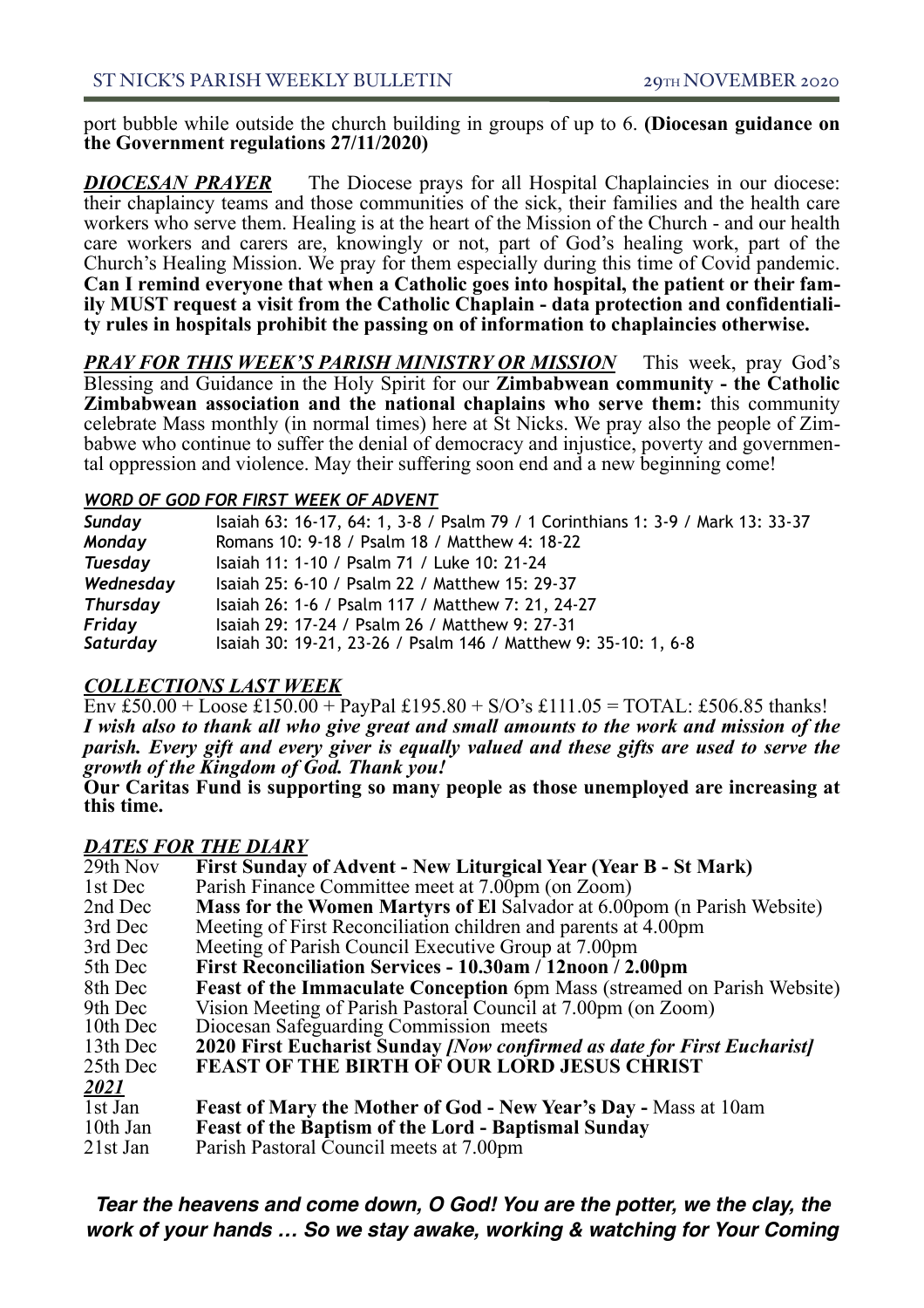**THE YEAR OF ST MARK** This year (Year B) the whole Church ponders Mark's Gospel: it is the earliest of the Gospel narratives, completed before the destruction of Jerusalem by the Roman armies in 70AD. The author is thought to have been St Peter's disciples, John Mark, and the text to have originated in the Christian community in Rome over which Peter presided. It conveys to us a most human Jesus, expressing his emotions of joy and anger. It is also a Jesus who challenges the sacred institutions of His time - Temple, priesthood, sacrifices and their leadership. Jesus provokes conflict throughout Mark's Gospel, because these sacred places and people were hiding the face of God, rather than revealing the Divine. So it is a study of conflict and the prophetic call of our baptism to be in conflict with institutions that dehumanise and diminish the wonder and beauty of the human person: for when the human person is not reverenced, God is not found or worshipped despite all our rituals!

*ADVENT - THE VISION OF MISSION* Advent is a time for 'people with far-seeing eyes' - awakened to the reality of our world, ready to listen and to gaze: in order to recognise where, when and how Jesus comes in the 21st century (in the poverty, among the oppressed, disguised as an addict or as homeless, crying out for acceptance and freedom in the asylumseeker, yearning for peace among the women and children who are the greatest victims of our wars). But you have to have courage to see and to hear - and more courage to speak and to act! The Spirit of God unfolds a vision of Mission - to transform the deserts and wastelands of our world into places of hope, rich and fertile in humanity and justice, healing and freedom. Our Mission is world-challenging and world-changing. Let our worship empower our mission, as we gaze upon bread from the fields and wine from the hills being transformed utterly in Christ by the Spirit and the Word through the ministry of the Church!

*SACRAMENTAL PREPARATION PROGRAMMES* These Programmes for 2020 were sadly interrupted because of the Covid 19 pandemic and the national lockdown and fur- ther restrictions later. We wish to complete these programmes before Christmas: **First Eucharist Programme each Wednesday 4.00pm NB CHANGE** *[on Zoom]* **First Eucharist Sunday on December 13th** *[confirmed for this day]* **First Reconciliation Programme Thursday at 4pm** *[final session December 3rd]* **First Reconciliation Celebrations Saturday December 5th 10.30am / 12noon / 2.00pm This completes the 2020 Sacramental programmes.** 

*JOURNEY OF FAITH 2020-2021* We are supporting those seeking Baptism and Reception into the Church who attend St Mary-on-the-Quay where there is no Journey of Faith course. We are happy to share faith and faith journeys with the four people from there who are interested. **The 2020-2021 Journey of Faith is on Zoom at 4.30pm each Tuesday.** We invite any adults seeking Baptism, Confirmation or Reception into the Catholic Church to contact myself or Mary Hopper as soon as possible.The Journey of Faith is suitable not only for those seeking full communion with us, but also for catholics seeking to understand their faith more deeply, or those who have not received the Sacrament of Confirmation and wish to complete their 'sacramental initiation'.

#### *TO OUR CATHOLIC UNIVERSE & CATHOLIC TIMES READERS IN THE PARISH:*

We no longer stock these papers, but you can get them delivered direct to your home every week, POST FREE. Go to [www.thecatholicuniverse.com](https://eur02.safelinks.protection.outlook.com/?url=http%3A%2F%2Fwww.thecatholicuniverse.com%2F&data=04%7C01%7Cbristol.stnicholasoftolentino%40cliftondiocese.com%7C6b4ed05217484db345d408d891fdb724%7Cf10b8f13604e4fa29e1204a7fad22e94%7C0%7C1%7C637419866213897710%7CUnknown%7CTWFpbGZsb3d8eyJWIjoiMC4wLjAwMDAiLCJQIjoiV2luMzIiLCJBTiI6Ik1haWwiLCJXVCI6Mn0%3D%7C2000&sdata=DmdyS%2B7hPdWsENh1vFvwaiqJsEmtIWHI4ixiNlFFW3Y%3D&reserved=0) or call them on 0161 820 5722 and they will arrange for you. SPECIAL OFFER 3 MONTHS :£22.00 or 12 Months:- £80.00

*STARTING SCHOOL***?** If you have a child born between **1 September 2016 and 31 Au- gust 2017**, then **now** is the time to apply for a place at a primary school for admission from **September 2021** onwards. Complete an application form available from the school admis- sions team of *Bristol City Council (unless you are living in parts of North Bristol covered by S Gloucestershire Council or the Kingswood area covered by Bath and North East*